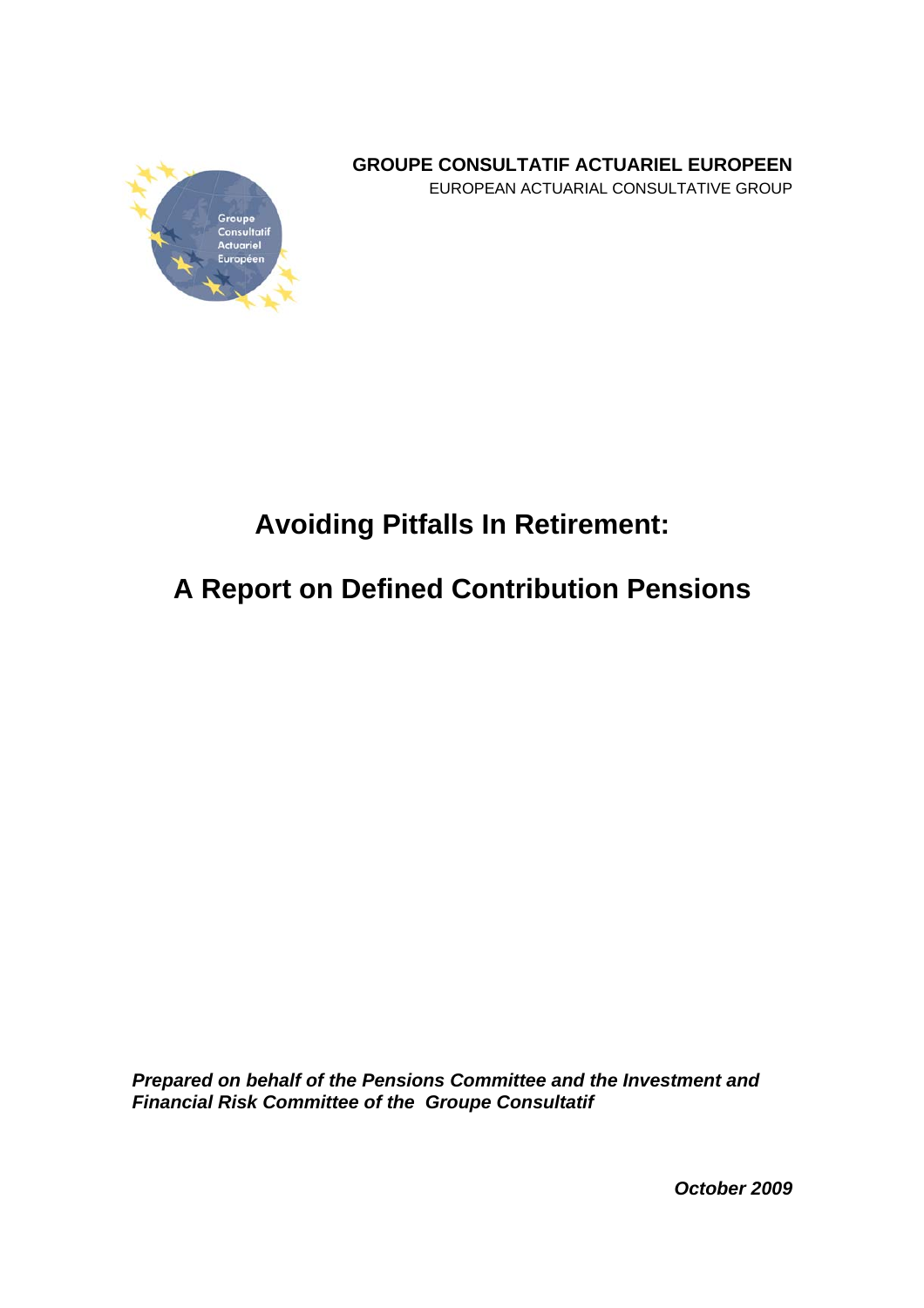**This report was prepared by the following working group:** 

|  | Rokas Gylys (Lithuania, Chairman) |  |
|--|-----------------------------------|--|
|  |                                   |  |

- **Ken Forman (UK) IFR Committee**
- **Per Linnemann (Denmark) IFR Committee**
- 
- 
- 
- **- IFR Committee**
- 
- 
- **Agnes Matits (Hungary) Pensions Committee**
- **Wojciech Otto (Poland) Pensions Committee**
- Peter Prieler (Austria) **Fig. 2** Pensions Committee

This report represents the views of the authors and is not intended as a statement of Groupe Consultatif policy. The authors have made every endeavour to ensure that the information contained in this paper and on which it is based is correct, but neither they, their National Associations of Actuaries, nor the Groupe Consultatif can be held liable for the consequences of any errors or omissions herein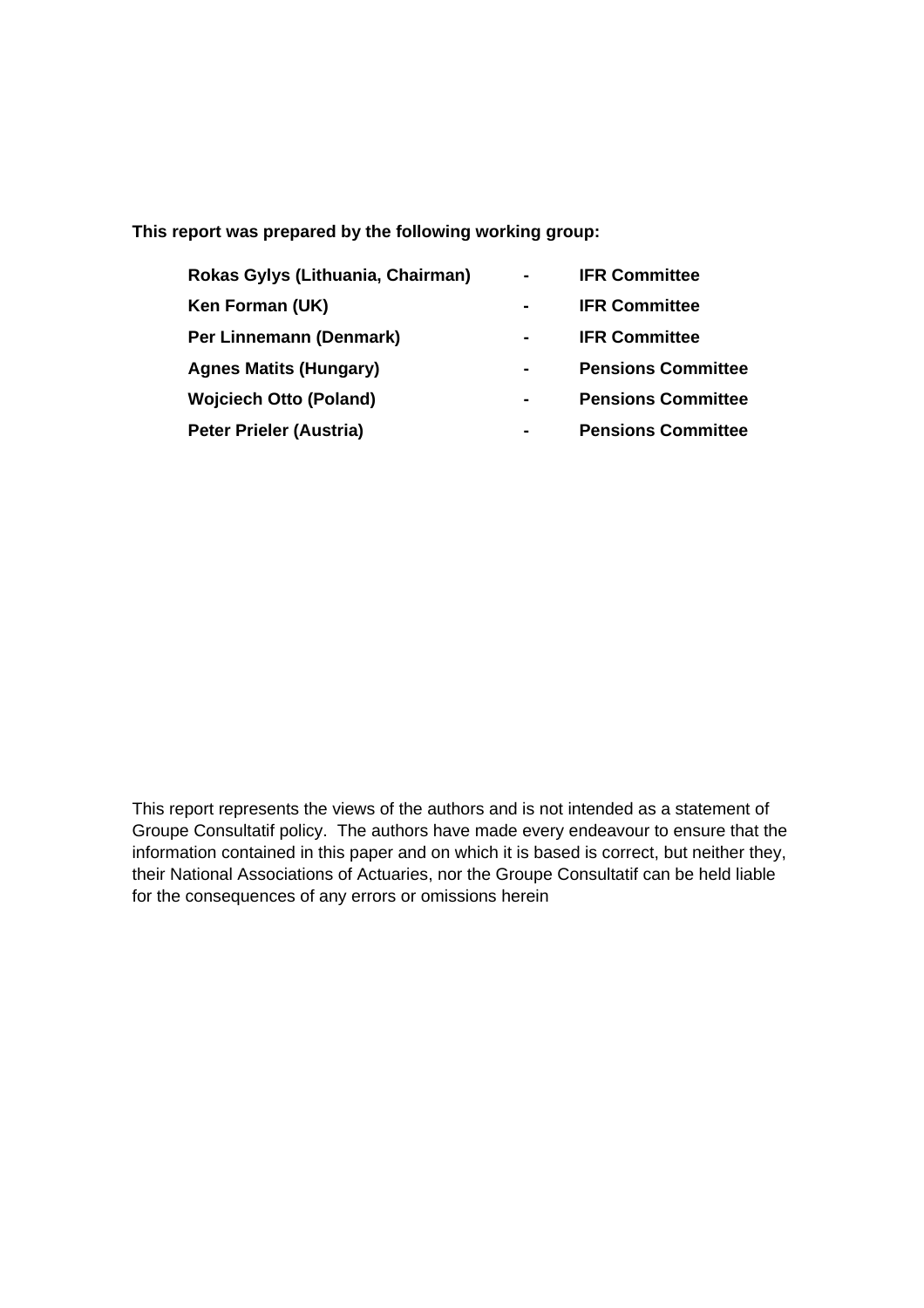## **Key Message**

**Improving longevity, volatile investment markets and inflation uncertainty can present significant risks for individuals retiring from a DC scheme. These risks can be mitigated by careful scheme design and product choice. Policymakers can help raise awareness of the risks and help members achieve maximum benefits by removing infrastructure barriers to efficient design and product pricing.** 

### **Introduction**

Pension schemes, whether public or private sector or whether defined benefit (DB) or defined contribution (DC), involve a variety of financial risks. It is crucial to a scheme's success in meeting its objectives that stakeholders understand these risks and that scheme design allows for the risks to reside with parties that can best afford to bear them and so that an efficient balance between costs and benefits are achieved. This report focuses on the risks associated with the decumulation phase for DC schemes (when contributions have ceased and benefits are drawn). At one extreme, the members can individually be left to bear all the risks. For most members, some of these risks, particularly longevity risk, can have potentially serious adverse consequences in later life. This report will suggest ways in which members' risks can be mitigated to give them more financial security during retirement.

#### **Main Risks in the Decumulation Period**

The main risks are associated with investment performance, expected lifetime in retirement and the inflation experience during that period. While these risks can be considered in isolation, there are some connections between them. For example, the longer the expected lifetime, the more inflation will erode the purchasing power of benefits fixed in money terms by the end of the decumulation period.

Over the combined accumulation and decumulation phases, scheme designers and members have to strike a balance between contributions, risk and benefits. Higher contributions will make it easier to deliver the required benefits with lower risk but this involves sacrificing more current income. Lower contributions can be applied to a more risky investment strategy which is expected to deliver higher returns and so compensate for the lower contributions. If the expected returns are realised this will deliver the same benefits as with lower contributions but in adverse circumstances only support lower benefits. Low contributions and a low risk strategy effectively guarantee low benefits. Ideally, scheme designers and members should start from the desired level of benefits and work back to find a suitable compromise between contributions and risk. Scheme design and informed planning are critical to the ultimate delivery of benefits which meet scheme members' aspirations.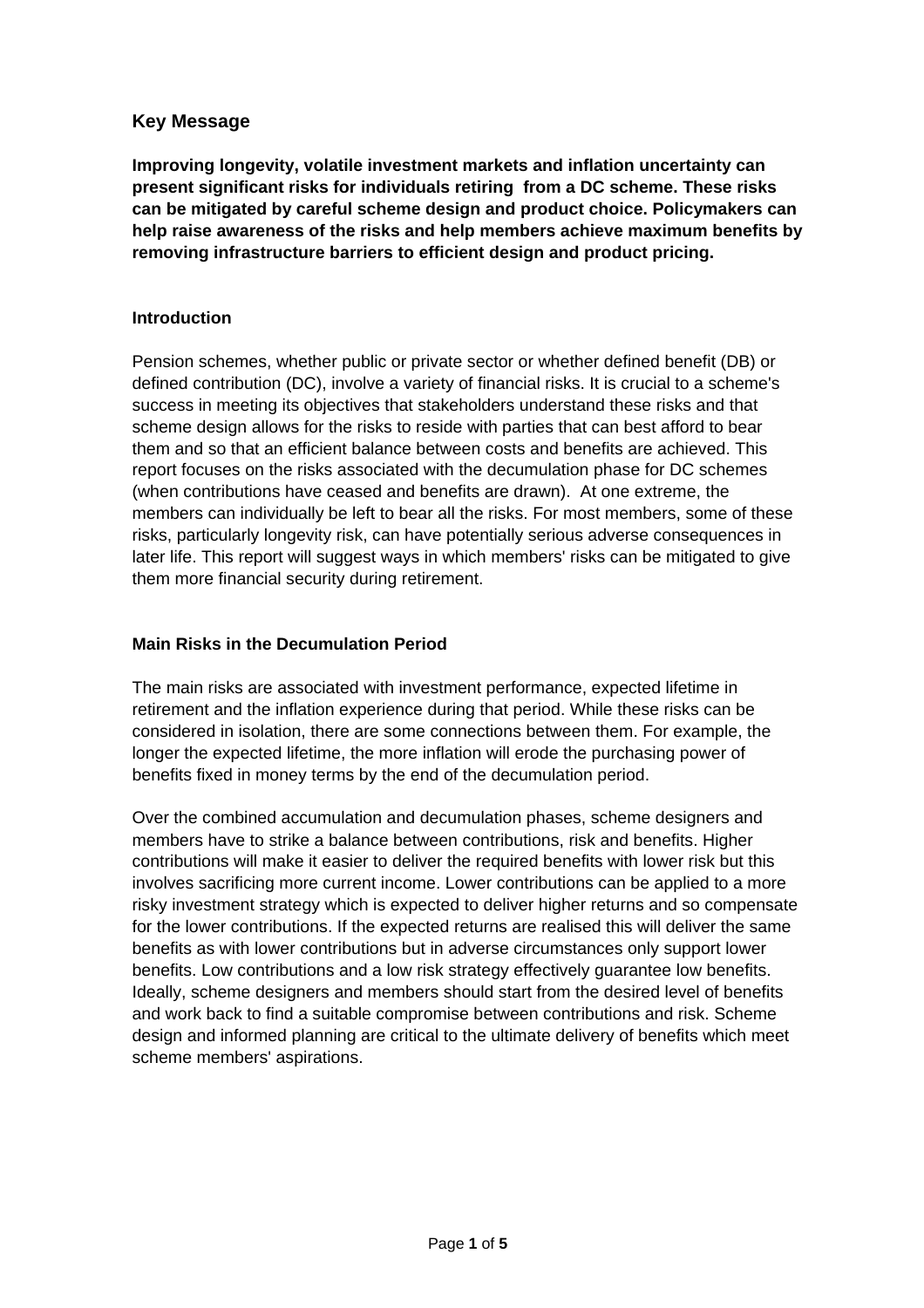*Table 1: Risks, Reasons and Mitigation*

| <b>Risk</b>                                                                                                     | <b>Possible Reasons</b>                                                                                                        | <b>Mitigation Measures</b>                                                                                    |
|-----------------------------------------------------------------------------------------------------------------|--------------------------------------------------------------------------------------------------------------------------------|---------------------------------------------------------------------------------------------------------------|
| Accumulated fund at<br>retirement is insufficient to<br>secure the anticipated<br>benefits                      | Trend investment returns over<br>the accumulation phase less<br>than anticipated                                               | <b>Build in realistic</b><br>assumptions at the outset<br>Review contribution rate at<br>infrequent intervals |
|                                                                                                                 | Asset prices are temporarily<br>depressed at the point of<br>transition from accumulation to<br>decumulation                   | Phase asset strategy<br>towards benefit-matching<br>assets in later phase of<br>accumulation                  |
|                                                                                                                 | Ratio of expected<br>decumulation years to<br>accumulation years has<br>increased because of improved<br>longevity expectation | Re-plan retirement to start<br>at a later age (see below)                                                     |
| Member lives longer than<br>assumed, risking<br>extinguishing the fund<br>before death                          | Continued improvement in<br>population longevity<br>Member lives beyond the<br>expected age at death                           | Annuitise at least part of<br>the fund                                                                        |
| Inflation during<br>decumulation higher than<br>assumed, risking eroding<br>the purchasing power of<br>benefits | Global and country specific<br>economic trends influenced by<br>factors such as monetary<br>policy and demographics            | Purchase Inflation-linked<br>or investment-linked<br>annuity (see products<br>section below)                  |

Increasing life expectancy has been one of the key factors in raising the cost of pension provision in recent years. While it has been rising for many decades due to greater affluence, healthier lifestyles and medical advances, the trend has been accelerating in recent years and projections are for improvements to continue well into the future. In general, pension scheme designers have been slow to reflect these changes in scheme structures. People can start to save and plan for their retirement at a relatively young age and historically the retirement age has been assumed to be the same as for the current generation of retirees. Recently governments have started to increase the age at which state pension benefits will be paid and economic necessity is forcing a similar change in the private sector.

The change towards later retirement, however, is not happening quickly enough to retain equivalence between the accumulation and decumulation periods. For example, in 1985 a person aged 25 planning to retire at age 65 (male) or 60 (female) could expect an average decumulation period of 13.2 years (male) or 21.4 (female) based on UK pensioner mortality tables commonly in use at that time. Today, using the latest tables, these periods have expanded to 16.9 and 24.2 years respectively. This means that if the planned retirement age has not been changed, there will have been a significant change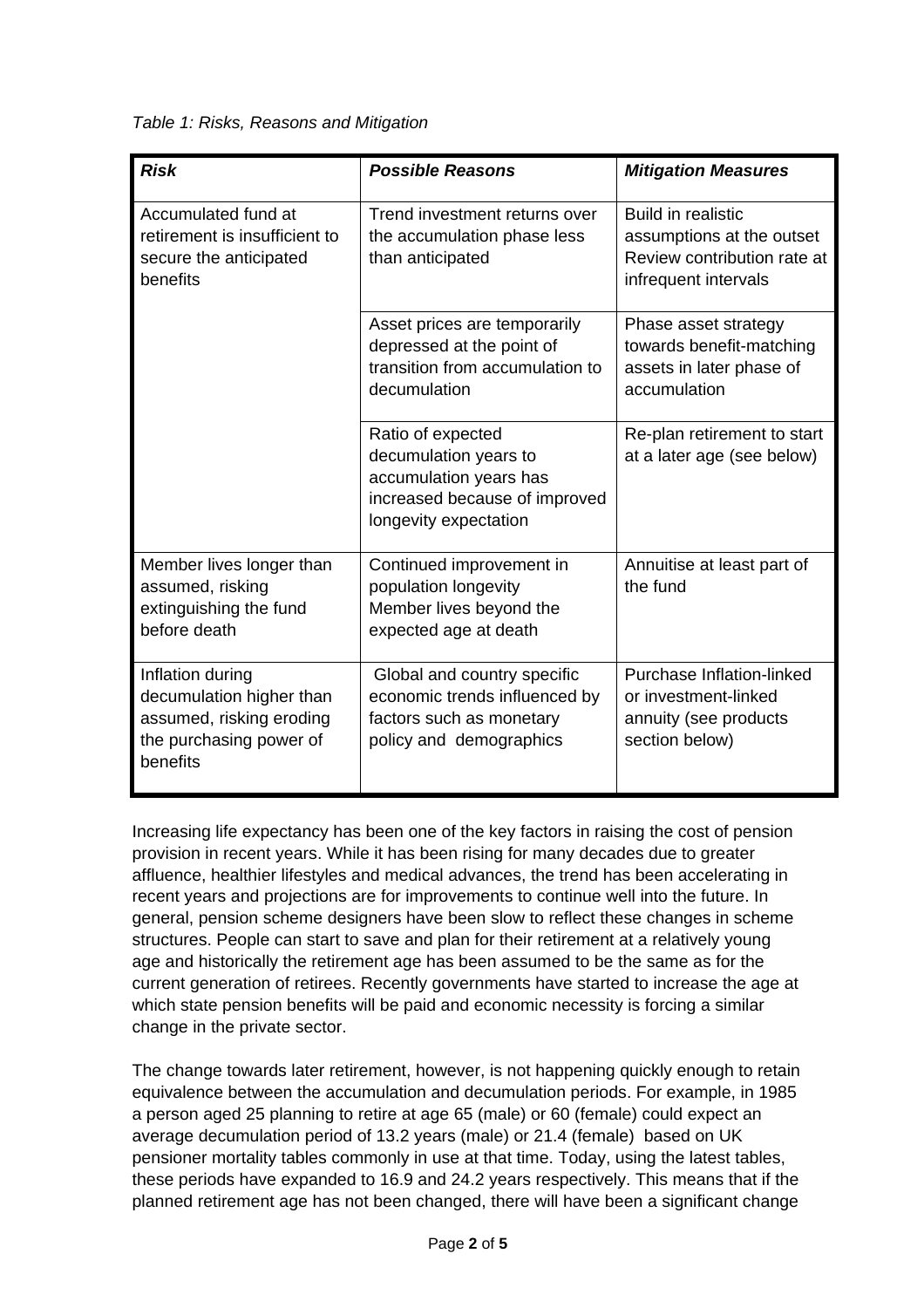in the ratio of the expected average decumulation period to the accumulation period from 0.33 to 0.42 (male) and 0.61 to 0.69 (female). To restore the ratio would require a rise in the planned retirement age to 68 (male) and 62 (female). The extra years of contributions and investment returns should be sufficient to enable the same benefit level (expressed as a percentage of earnings at retirement) to be paid as had been envisaged for the earlier retirement age assuming the same rates of investment returns prevail. On present trends, the retirement age would have to rise by approximately one year every 10 years for males and slightly more slowly for females in order to retain equivalence.

Most people are not wealthy enough to self-insure the risk that they may outlive their assets given the improvement in life expectancy that we have already seen. Therefore it is important that DC pension arrangements allow members the option of having longevity protection as is already the case for DB pension schemes.

## **Products to Mitigate DC Member Risks**

An annuity is the traditional product used to transfer longevity and possibly investment risk from the member to the product provider. These come in a variety of forms and Table 2 below lists the most common of them, summarises their features and outlines the risk transferred from member to provider. In all cases the member pays a lump sum (the accumulated assets in the DC pension fund) to the provider in return for a stream of income during the member's remaining lifetime.

| Type of annuity             | <b>Key features</b>                                                                                                                                                       | <b>Risk transferred to</b><br>provider                                                                                                                                      |
|-----------------------------|---------------------------------------------------------------------------------------------------------------------------------------------------------------------------|-----------------------------------------------------------------------------------------------------------------------------------------------------------------------------|
| 1. Level Annuity            | Fixed level monthly payment<br>until death with probably a<br>guarantee that payments will<br>continue for a minimum<br>period                                            | All longevity and<br>investment risk<br>Inflation risk retained by<br>member                                                                                                |
| 2. Inflation-linked Annuity | Monthly payment indexed to<br>a consumer price index, with<br>a similar guarantee to 1<br>Will typically provide the<br>lowest initial income                             | All longevity, investment<br>and inflation risk                                                                                                                             |
| 3. 'With-Profits' Annuity   | Guaranteed fixed monthly<br>payment set at a relatively<br>low level initially but expected<br>to increase periodically if the<br>provider earns surpluses on<br>the fund | All longevity and<br>investment risk<br>Some of the inflation risk<br>(to the extent that the<br>assets held in the 'with<br>profits' fund provide<br>inflation protection) |

*Table 2: Current Products*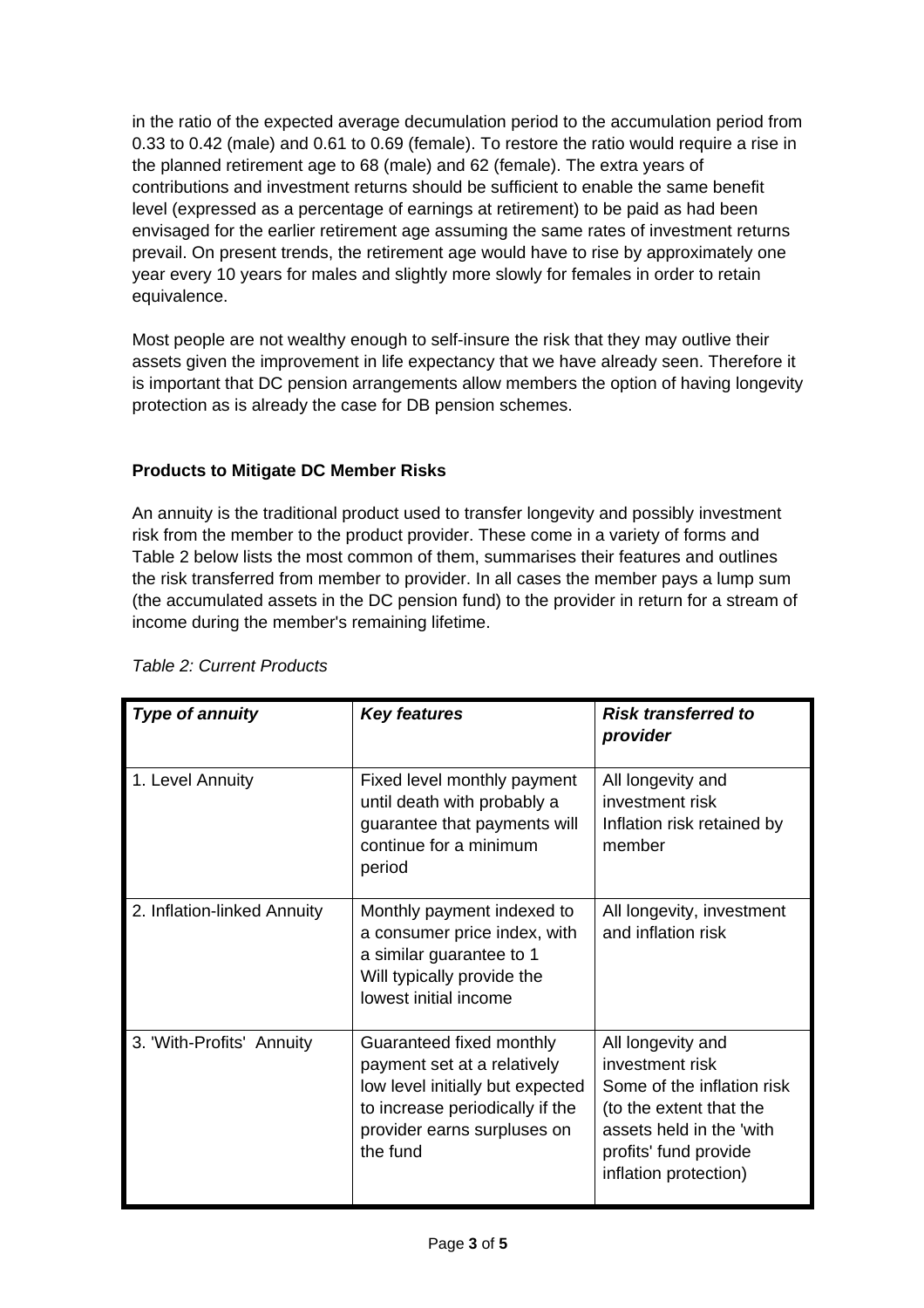| 4. Investment-linked<br>Annuity | Monthly payments are.<br>directly linked to the<br>performance of an<br>investment fund so there is<br>no guaranteed minimum and<br>the payments will fluctuate | Normally all longevity risk,<br>but in some products, this<br>is shared between the<br>member and the provider<br>Members retain the<br>investment and inflation<br>risk but these will be<br>determined by the<br>characteristics of the fund<br>they choose – those who<br>can afford to accept a<br>higher level of risk can<br>choose a fund which<br>invests in riskier assets<br>such as equities that will<br>deliver a relatively low<br>income initially but may be<br>expected in the long term<br>to maintain or increase<br>the purchasing power of<br>that income |
|---------------------------------|-----------------------------------------------------------------------------------------------------------------------------------------------------------------|--------------------------------------------------------------------------------------------------------------------------------------------------------------------------------------------------------------------------------------------------------------------------------------------------------------------------------------------------------------------------------------------------------------------------------------------------------------------------------------------------------------------------------------------------------------------------------|
|---------------------------------|-----------------------------------------------------------------------------------------------------------------------------------------------------------------|--------------------------------------------------------------------------------------------------------------------------------------------------------------------------------------------------------------------------------------------------------------------------------------------------------------------------------------------------------------------------------------------------------------------------------------------------------------------------------------------------------------------------------------------------------------------------------|

There is a continued search for new products that deal with the opportunities and risks in retirement. For most people it would be desirable that a product has the following features:

- protection against outliving pension capital
- ability to capture higher investment returns during (part of) the decumulation phase
- potential for increasing payments
- stabilization of income payments
- downside protection, for example a guaranteed minimum retirement income
- a "money back" feature such as, for example, a guaranteed 20 year payment period
- co-ordination between the different phases such as the transition from accumulation to decumulation and at the end of a guaranteed payment period.

Annuities provide an income for life and protect from the longevity risk of outliving your money. The risk of volatile investment markets may be mitigated by the features in the fourth, fifth and last bullet points mentioned above. Inflation uncertainty may be mitigated by the feature mentioned in the third bullet point investing a high proportion of the assets in equities and if possible inflation-linked bonds. The risk of dying too soon may be addressed by a "money-back" feature. Annuities might be seen as unfair if the amount received in income payments could be significantly less than the capital invested at retirement.